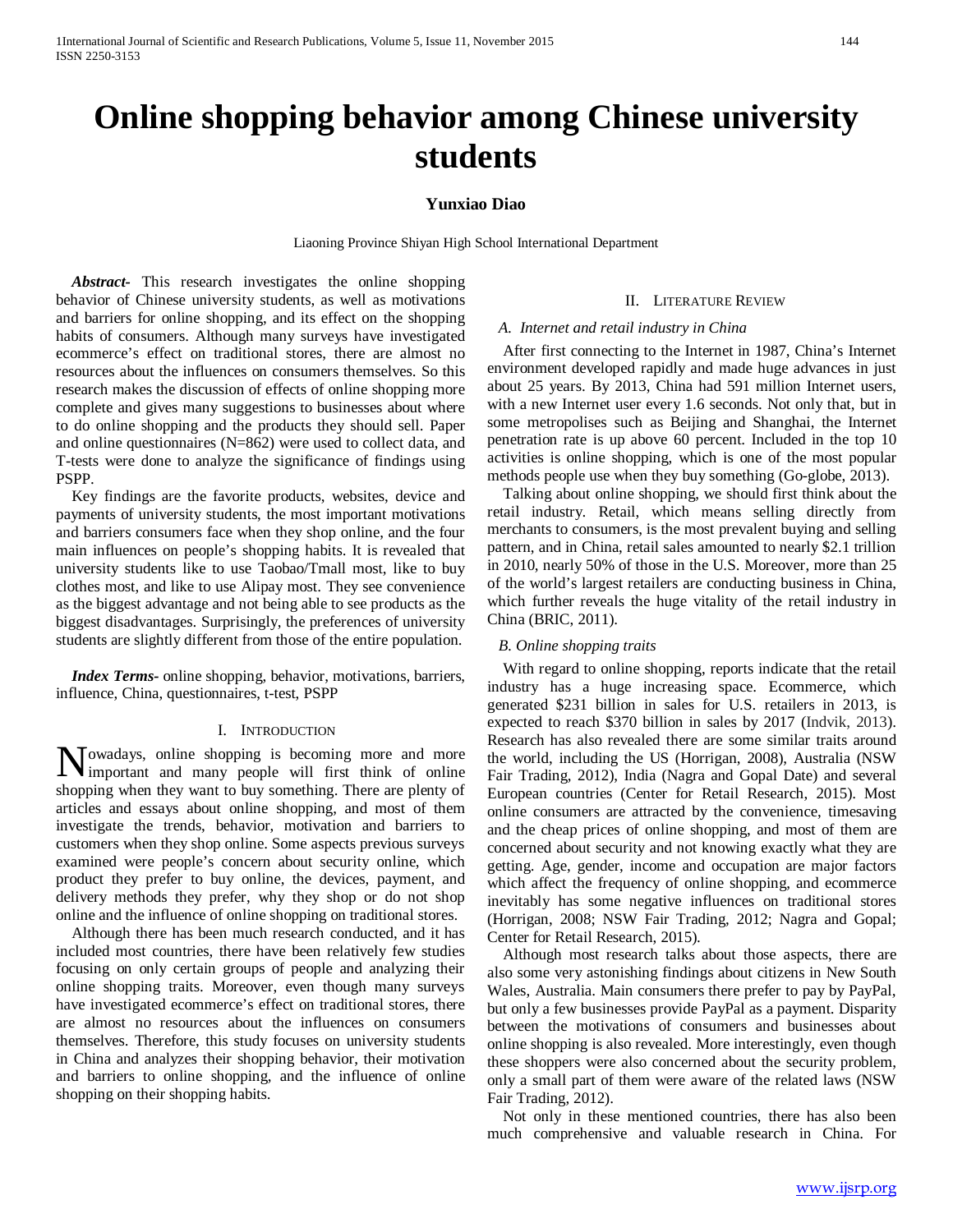similarities, Chinese online shoppers are also driven by convenience, concerned about security, prefer to use credit cards and sometimes debit cards to purchase, and buy three categories of products most often: books, electronic products, and music/movies (Mastercard Worldwide, 2008; Clemes, Gan and Zhang, 2014).

Other than similarities, there are also plenty of different findings. For example, although Internet penetration, which means the segment of the population who use the Internet, is low, online shopping penetration is high, which means that people in China who get access to the Internet are very likely to buy things online. Also, although people like to pay by credit card, almost the same percent of the population uses electronic transfers, which is pretty unusual in other Asian countries. Chinese people also care a lot about the service quality and product variety, which are seldom mentioned in other research done in countries other than China. And finally, concerning which website they use, Chinese consumers tend to use Taobao more than others, probably because it is one of the biggest Network retail businesses in the Asian-Pacific region (Mastercard Worldwide, 2008; Clemes, Gan and Zhang, 2014).

## *C. Online shopping behavior traits*

By most classifications, there are three crucial categories of research about online shopping: shopping behavior of customers, reasons why people shop online and the effect of online shopping. Among these things, the most important and most studied is shopping behaviors. This section will analyze the findings about behavior revealed by previous research.

The first and also the most obvious factor is demographics, which simply include age, gender, income, education and occupation. According to Forrester Research Online Retail Forecast from 2012 to 2017 in the United States, from 25 to 54 year-old individuals make up 65.7% of online shoppers, of which 59.1% are female (Nagra and Gopal, 2013). 57.3% of online shoppers have an annual household income above \$50,000, and 77.9% have an education level of some college or higher (Nagra and Gopal, 2013).

The second behavior characteristic is anxiety about security, mainly about personal information and credit cards. On the basis of telephone interviews conducted by Princeton Survey Research Associates International in 2007, 75% of Internet users are either concerned (39%) or strongly concerned (36%) about giving out their credit card number or personal information online (Horrigan, 2008). Revealed by two 15-minute online surveys done by Australia's NSW Fair Trading, the vast majority (88%) of people who do not shop online cite security concerns as a barrier (NSW Fair Trading, 2012).

Another important part of online shopping behavior is which kinds of products customers tend to buy. Twenty-three percent of shoppers said they liked to purchase cosmetics and personal care items online, according to research about preferred methods for shopping (eMarketer, 2013). Moreover, in a survey done between December  $18<sup>th</sup>$  and December  $28<sup>th</sup>$ , 2007 in the Asian Pacific Region, it was indicated that the two favorite types of products people buy online are books (including art) and electronic products, which each have a percentage of respondents above 40% (Mastercard Worldwide, 2008).

Plenty of institutions and scholars have also done studies about payment and delivery preferences. According to NSW Fair Trading, PayPal is the most common online payment method used by Australian consumers (NSW Fair trading, 2012). After investigating 3,128 respondents, it was found that 48% of customers are only willing to wait less than 5 days for most of their purchases' delivery (UPS, 2012).

People also follow various social networks and use different devices to get information and shop online. About half (49%) of online consumers have used mobile phones to search for information, and 34% of them said they will follow some of their favorite brands or retailers, with 52% of them doing this on Facebook and 31% on Google (PWC, 2015).

With regard to commenting and researching about product information online, there was a comprehensive report in Pew Internet & American Life Project. It demonstrated that about 30% of people rate and comment on the products they buy online (Horrigan, 2008). It also shows that up to 78% of Internet users have done research about a product online, but not bought it (Jansen, 2010). The Total Retail Research in 2015 also reveals that there are about 70% of customers who intentionally only do research of product information online (PWC, 2015).

Finally, there is also an interesting report about shopping behavior in holiday seasons. Although low cost plays an even bigger role in driving people to shop online, the huge variety of goods also shares in the accomplishment of drawing people. Many of them also said they care about a good return policy (Vizu, 2007).

# *D. Motivations and barriers for online shopping*

Another important category for analyzing online shopping is the reasons why people shop or do not shop online. As far as the motivations of online shopping, 78% of Internet users consider shopping online a convenience (53% agree and 25% strongly agree) and 68% of Internet users think that online shopping saves them time (47% agree and 21% strongly agree) (Horrigan, 2008). According to another survey conducted in Australia, approximately three in five online consumers said they are also drawn to the low price of products online, and roughly one-third of online shoppers suggested that the availability of products hard to find in real stores is also compelling (NSW Fair Trading, 2012).

On the other hand, there are also some barriers to shopping online. According to a survey with over four thousand participants, security concerns, preference to look at physical products, and the additional delivery charges are the main three barriers to people who want to shop online in the Asian Pacific Region (Mastercard Worldwide, 2008). Also, a global survey, which investigated different retail channels across 19 territories, had some similar findings. It revealed that most people who prefer physical stores to online shopping do so because they are able to see, touch and try merchandise and get the product they buy immediately.

Not only motivations and barriers, some studies even give some advice for online shops to improve. It is reported that merchants can make online shoppers satisfied by providing ease of checkout (83% agree), variety of brands/products (82% agree), and online tracking ability (79% agree) (UPS, 2012).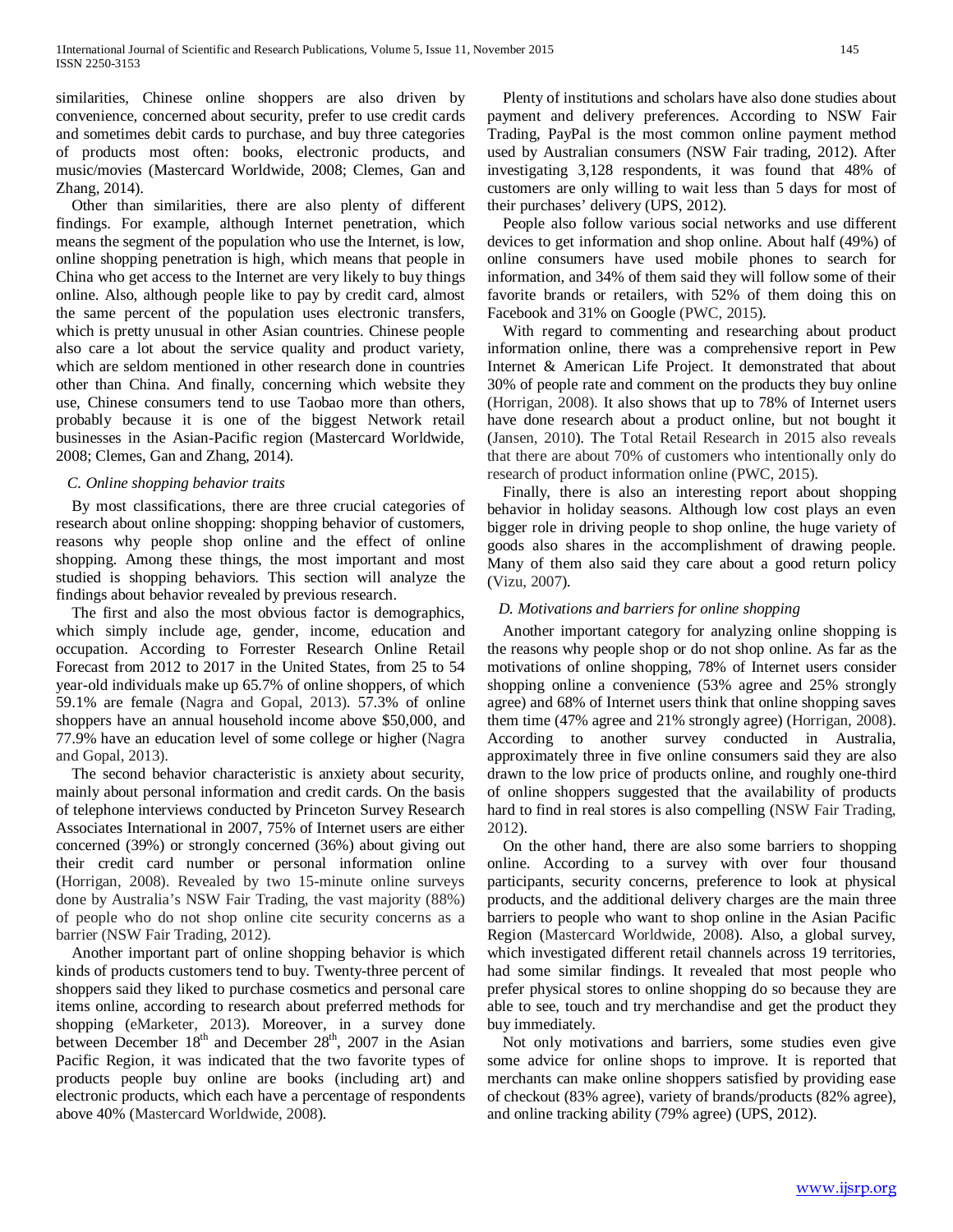# *E. Effect of online shopping*

There are many influences caused by the prevalance of online shopping, and the most well studied ones are the effects on traditional, physical stores. The existence of online stores reduces the sales of real stores although shopping in traditional stores still remains the main way of shopping (PWC, 2015). A study conducted in Europe also indicates that by the time that online sales represent 5% or more of domestic retailing, the growth of online retailers will occur at the expense of conventional stores (Center for Retail Research, 2015). Although there have been several studies about the effect of online stores on conventional stores, there are seldom any studies examining the influence of online shopping on the customers of it.

## *F. Purpose of this survey*

Although there has been much research about online shopping behaviors, most of is has focused on the whole population, including all age groups, and most of it does not have a specific group of people on which to do elaborate analysis. Moreover, most of the research does not include the effect of online shopping on the shopping habits of customers. Therefore, this survey's purpose is to focus on one group of people, that is university students in China, to do analysis and include the influence of online shopping on the shopping habits of university student customers to make the general knowledge of online shopping more complete.

## III. METHODOLOGY

This section outlines the participants and their basic information as well as the instruments, procedure, data collection method, processing and analysis.

#### *A. Participants and their Basic Information*

There were 862 participants from more than 15 provinces in China who filled out the questionnaire during the data collection period, including 388 university students and 474 other people.

#### *B. Instruments*

In order to measure the behavior of university students, both paper and online questionnaires were used.

Eleven questions in total are designed to get the basic information of participants and to analyze their behavior, motivations and barriers to online shopping as well as the influence of online shopping on their shopping habits.

The first four questions ask about the basic information, including sex, income, tuition and majors. The next two ranking questions are about the importance of given advantages and disadvantages of online shopping in order to measure motivations and barriers. After that, there are four questions asking about the behavior of online shoppers, including kinds of products or services they often buy and websites, devices, and payments they prefer to use when shopping online. Finally there is one open-ended question about the influence of online shopping on their shopping habits. There are five multiple-choice questions, two ranking questions, one open-ended question and three questions where more than one choice can be checked.

## *C. Changes made on questionnaires*

The questionnaire was carefully translated into Chinese when done in China so that the translation would have almost no influence on the results. There were also some changes made to the questionnaire to make the result more clear and the following will explain the changes and the reasons why they were made.

In the paper questionnaire, the "income" in question 2 was changed into cost of living because in China, people who have income always refers to adults who already have jobs, and this research focused on unemployed university students. In Question 10, there were also English names of some payments from countries other than China such as PayPal because these names are transliterated into Chinese and some people would be confused.

As for the online questionnaire, another question asking about whether the participant was a university student was added. In the online survey, it was not possible to choose the people who would answer the questionnaire, but this research wanted to investigate university students, so this question was added to divide the participants into two groups and analyze the differences of these two groups. The reason why the paper questionnaire did not include this question was that paper questionnaires were distributed on college campuses, and it was ensured that the respondents were all university students. Questions 2 to 4 were also set up in order to make them only visible to university students because these three questions are about cost of living, tuition amd major, which can only be answered by students.

In the data analysis part, there were also three changes made to the data. Firstly, the "others" choice in Question 4 was omitted because the answers were too diverse to be categorized and only 8 people out of 862 participants chose this option. Secondly, "-2" in the data of two ranking questions (Questions 5 and 6) was changed to "4", because the website automatically coded the choices that were not selected as "-2". This was a problem because people omitted answers for thinking these answers were not important, but "-2" would make the mean smaller, which means higher rank and more importance, so they were changed to "4" which means the least important. Thirdly, the "mobile phones" and "tablets" choices were combined into one choice named "mobile devices" for the reason that this modification would make the results clearer and most differences are between "computers" and "mobile devices".

## *D. Procedures*

The questionnaire was done in both paper format and online format to get a larger sample and more diverse participants.

The paper questionnaires were handed out mainly in Liaoning University, a comprehensive university, and China Medical University, an academy. The total sample of paper questionnaires was 61.

The online questionnaires were distributed in Wechat Moments and Qzone, the two most popular social media platforms in China. Sojump, an online survey tool, was used to upload the questionnaire to the Internet and transform it into online format. This survey was also sent into several university student groups in Wechat to get more participants. The total sample of online questionnaires was 801. T-tests were done in the data analysis period using PSPP software.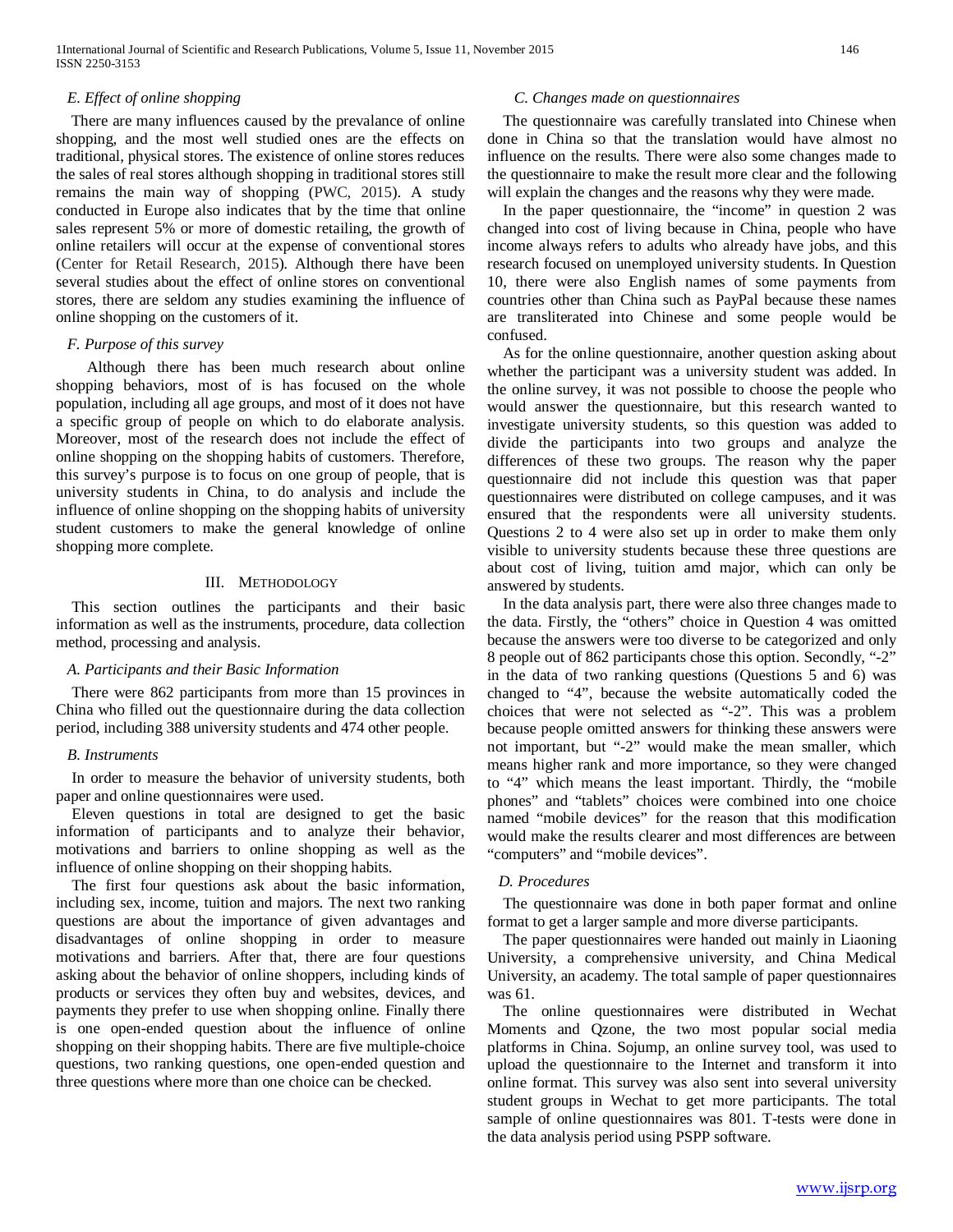## *E. Data processing*

Table 1: Number of survey participants by each category

| University<br>student |                | <b>Sex</b> |        | Major |    |                          |                 |          |     |
|-----------------------|----------------|------------|--------|-------|----|--------------------------|-----------------|----------|-----|
| Yes                   | N <sub>o</sub> | Male       | Female |       |    | Science Arts Engineering | <b>Business</b> | Medicine | Law |
| 388                   | 474            | -82        | 179    | 53    | 30 | 33                       |                 | 242      |     |

|  |  |  |  |  | Note: Sex and Major are only reported for university students |
|--|--|--|--|--|---------------------------------------------------------------|
|  |  |  |  |  |                                                               |

During the data analysis period, totally 862 responses were used to analyze. Finally, 45% of the participants were university students and 55% were other people. As for gender, 31% of the students were male and 69% were female. By major, 64% were medical students, 14% were science students, 8% were arts students, 9% were engineering students, 5% were business students, and 1% were law students.

#### IV. FINDINGS AND DISCUSSIONS

In the tables, \* indicates significance at 10% level; \*\* indicates significance at 5% level; \*\*\* indicates significance at 1% level. Only difference of greater than 0.05 were analyzed.

### *A. Findings about online shopping behavior*

This section talks about the findings of behavior difference. The difference was evaluated in four aspects: products they often purchase and the websites, devices and payments they often use. Groups were separated based on enrollment status, sex, and cost of living.

# *a. Findings and discussion about products*

The composition of the products university students often buy is shown in Figure 1. It is revealed that the top three most popular products bought online are clothes, group purchases (offers and deals that become cheaper as more people buy them) and books. The bottom three popular products online are medical products, CDs and Insurance, which don't reach 10% even after combined. This is not surprising because this study focuses on university students whereas those other studies concerned the population at large. Younger people tend to be less concerned with long-term products like medical supplies and insurance, and prefer digital music to CDs.

The difference of preference of university students and others on products is shown in Table 2

Table 2: Purchase of products online based on university students and other people

| Whether is university student | <b>Clothes</b> | Food      |
|-------------------------------|----------------|-----------|
| <b>University Students</b>    | 0.80           | 0.56      |
| Other people                  | 0.70           | 0.46      |
| Difference from university    | $0.10***$      | $0.10***$ |
| student                       | (3.39)         | (2.78)    |
| (T-value)                     |                |           |

Note: N=388 for university students, 474 for other people.

We can see from the table that university students tend to buy more clothes and food online. The percentages of university students who frequently buy these two kinds of products exceed the percentages of other people by 10% in both clothes and food, and both are statistically significant.



Figure 1. Products Frequently Bought Online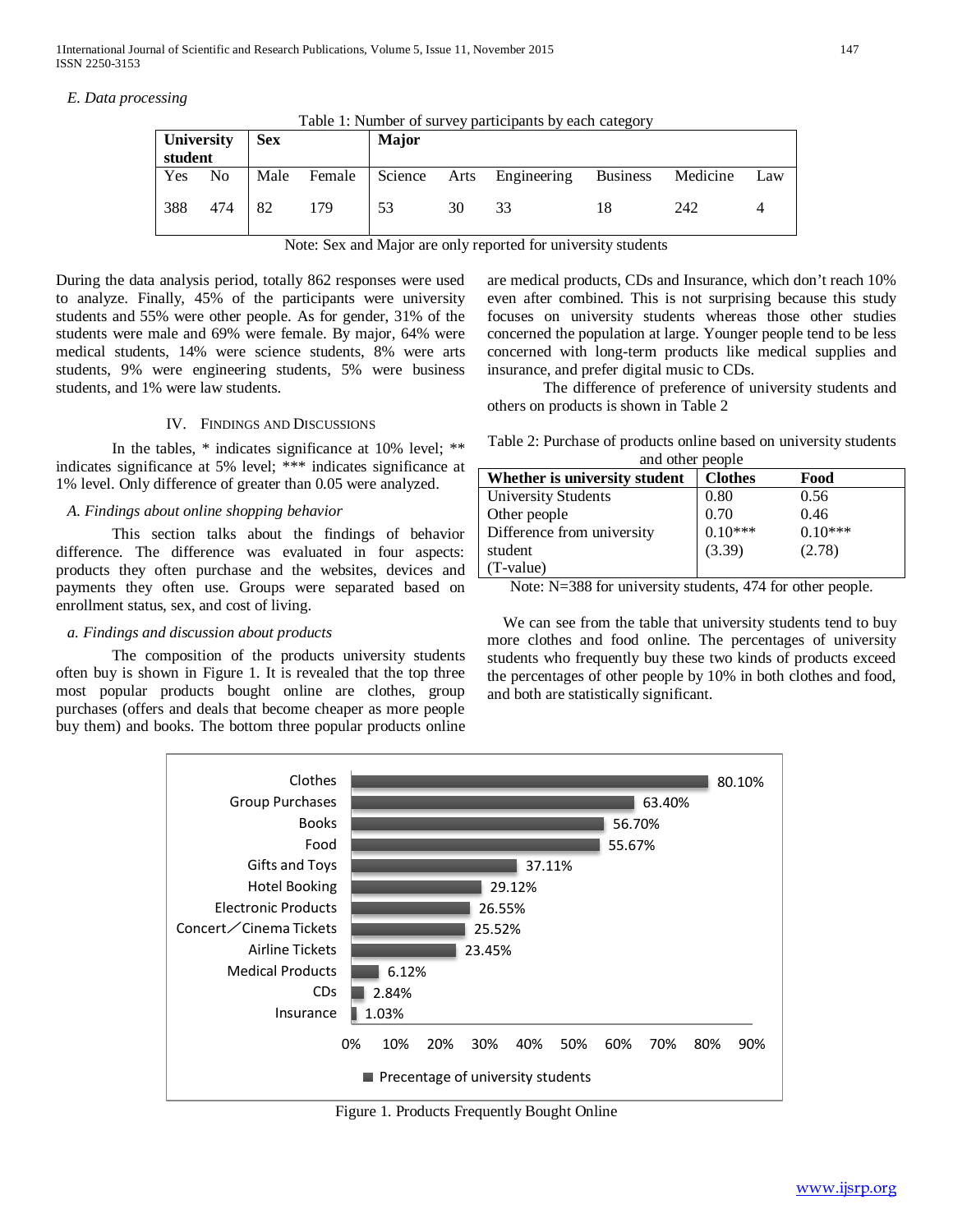| Gender                                          | <b>Clothes</b>          | Food                    | Gifts $\&$<br>toys | <b>Electronic</b><br>products | Cinema/concert<br>tickets |
|-------------------------------------------------|-------------------------|-------------------------|--------------------|-------------------------------|---------------------------|
| Male                                            | 0.65                    | 0.38                    | 0.41               | 0.38                          | 0.21                      |
| Female                                          | 0.86                    | 0.62                    | 0.27               | 0.20                          | 0.31                      |
| Difference from<br>male students<br>$(T-value)$ | $-0.21***$<br>$(-3.62)$ | $-0.24***$<br>$(-3.73)$ | $0.14**$<br>(2.20) | $0.18***$<br>(2.87)           | $-0.10*$<br>$(-1.85)$     |

Table 3: Purchase of products online based on genders of university students

Note: N=82 for male students, 179 for female students.

The finding that university students buy more clothes is consistent with expectations, because young people like students care more about their appearance than other people do. However, the finding that university students buy more food than other people is unexpected. Three possible reasons are: first, students are usually more active than adults and therefore need more food to supply them energy; more importantly, foods online also have some discounts which may be the focus of university students; thirdly, buying food online is more convenient because most college students do not have access to kitchens to cook.

The differences of preference between male and female students for products are shown in Table 3. It is revealed that male students buy gifts, toys, and electronic products more and female students buy clothes, food and cinema/concert tickets more. By percentage, females report buying clothes 21% more often, food 24% more often and cinema/concert tickets 10% more often than males. Males report buying gifts and toys 14% more often and electronic products 18% more often than females.

The findings about clothes, gifts and toys, electronic products and cinema/concert tickets are, again, expected. The causes of these results are in line with the belief that women care more about appearance and tend to buy more clothes, there is a preconception in Chinese people's minds that boys should give girls presents but not the opposite, men are inherently more interested in electronic things than women, and women may be more sensitive to music and art, so they are more likely to buy cinema/concert tickets. Nevertheless, the food finding is surprising. One possible reason is that women care more about eating good meals and nutrient balance, so they may order some special food online.

The third factor which influences product preference is income. The first information about this is the over all composition of income levels of university students.

Figure 2 reveals that most people who shop online have an income level between ¥10,000 and ¥20,000 (~\$1500-\$2000) per month, but this segment of people is not the most active group considering products they buy.



Figure 2. Income Composition of University Students Who Shop Online (per month)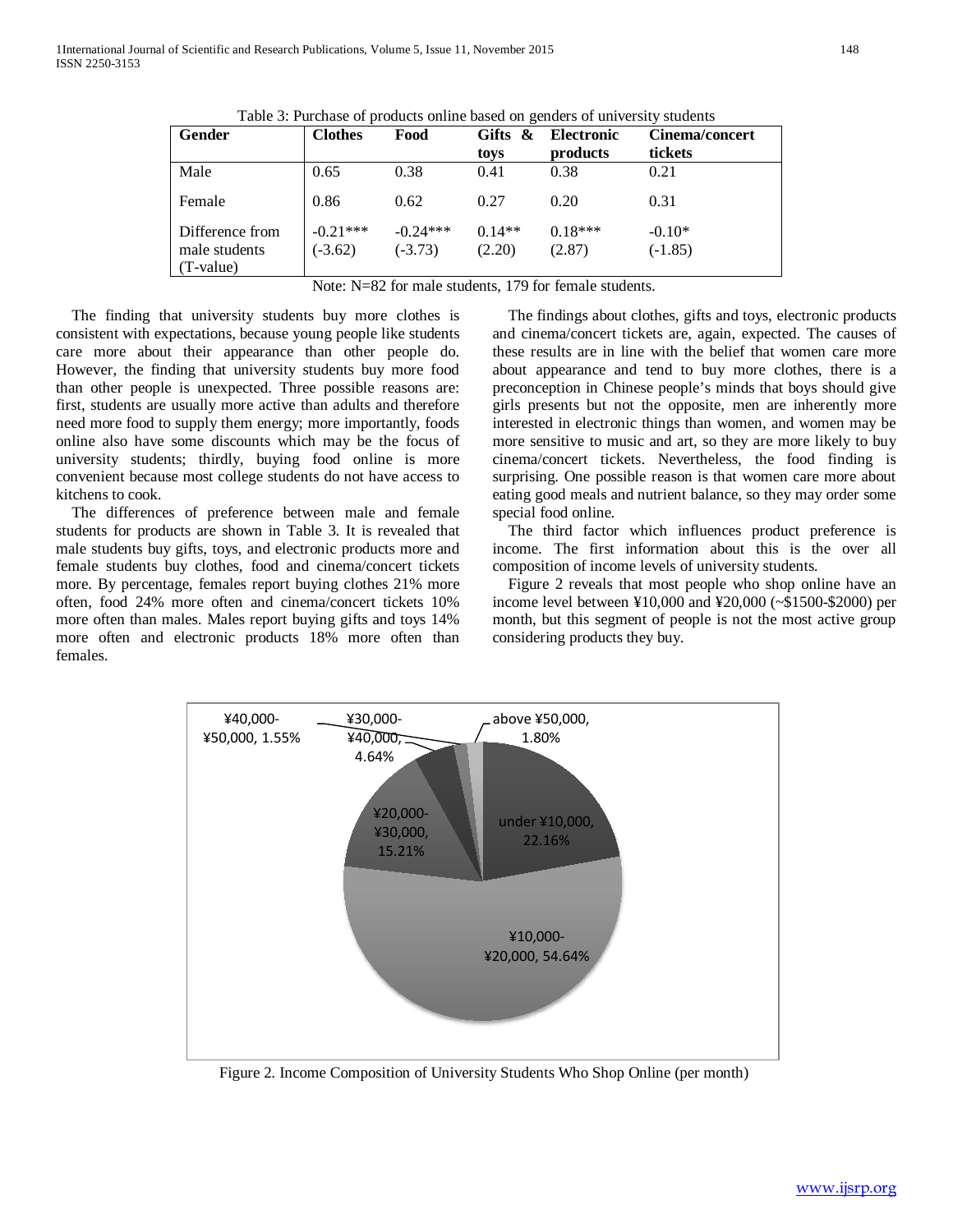|                                      |                |              | Table 4. I dictiase of products billine based on income fevers of university students |               |                   |                       |
|--------------------------------------|----------------|--------------|---------------------------------------------------------------------------------------|---------------|-------------------|-----------------------|
| Income level                         | <b>Clothes</b> | <b>Books</b> | Air tickets                                                                           | Order         | <b>Electronic</b> | <b>Cinema/concert</b> |
|                                      |                |              |                                                                                       | <b>Hotels</b> | products          | tickets               |
| Level that most<br>active            | Level 5        | Level 6      | Level 5                                                                               | Level 6       | Level 6           | Level 5               |
| Percent of level that<br>most active | 1.00           | 0.86         | 0.83                                                                                  | 0.71          | 0.57              | 0.83                  |
| Percent of level 2                   | 0.80           | 0.55         | 0.20                                                                                  | 0.28          | 0.24              | 0.25                  |
| Difference from                      | $0.20***$      | $0.31*$      | $0.64***$                                                                             | $0.44**$      | $0.33**$          | $0.58***$             |
| male students                        | (7.22)         | (2.08)       | (3.84)                                                                                | (2.52)        | (1.99)            | (3.25)                |
| (T-value)                            |                |              |                                                                                       |               |                   |                       |

Table 4: Purchase of products online based on income levels of university students

Note: N=388 for this table. Level 1 refers to under ¥10,000, level 2 refers to ¥10,000-¥20,000, level 3 refers to ¥20,000-¥30,000, level 4 refers to ¥30,000-¥40,000, level 5 refers to ¥40,000-¥50,000, level 5 refers to above ¥50,000.

Table 4 indicates that in 6 out of 12 aspects, including clothes, books, air tickets, ordering hotels, Electronic products and cinema/concert tickets, the percent of students who are most active in buying certain kinds of product, referring to students in level 5 or level 6, exceeds percent of students in level 2, which is the most prevalent income level of university students. The differences even reach above 50% in 2 aspects.

All of these consequences were expected when the survey was being conducted, and the main reason of this finding should be that students with higher income levels have more free money to spend and therefore tend to buy more products generally. It was also observed that the other 6 aspects also show the same trend, just with difference smaller than 0.05, which also confirm the reason was probable.

*b. Findings and discussions about websites*

The composition of the websites university students

often use is shown in Figure 3.

It is revealed from the figure that the three most popular online shopping websites are Taobao/Tmall, Jingdong and Group purchase websites, such as Dazhongdianping or Groupon. The three least popular websites are Jumei, Sunning and Gome online, which are used by less than 20% of university students.

The difference in preference of university students and others on websites is shown in Table 5. University students are more likely to use Taobao/Tmall, which surpass the percentage of other people who use this website by 6%. University students are also more like to shop on Jumei and Group purchase websites when they shop online. On the other hand, other people shop more on Jingdong than university students.



Figure 3. Websites Frequently Used When Shopping Online, Percentage of University Students

| Table 5: Using of online shopping websites based on university students and other people |                     |                 |           |                |  |  |
|------------------------------------------------------------------------------------------|---------------------|-----------------|-----------|----------------|--|--|
| Whether is university student                                                            | <b>Taobao/Tmall</b> | <b>Jingdong</b> | Jumei     | Group purchase |  |  |
|                                                                                          |                     |                 |           | websites       |  |  |
| <b>University Students</b>                                                               | 0.95                | 0.53            | 0.18      | 0.44           |  |  |
| Other people                                                                             | 0.89                | 0.62            | 0.11      | 0.38           |  |  |
| Difference from university student                                                       | $0.06***$           | $-0.09***$      | $0.07***$ | $0.06*$        |  |  |
| (T-value)                                                                                | (2.99)              | $(-2.57)$       | (2.82)    | (1.66)         |  |  |

Table 5: Using of online shopping websites based on university students and other people

Note: N=388 for university students, 474 for other people.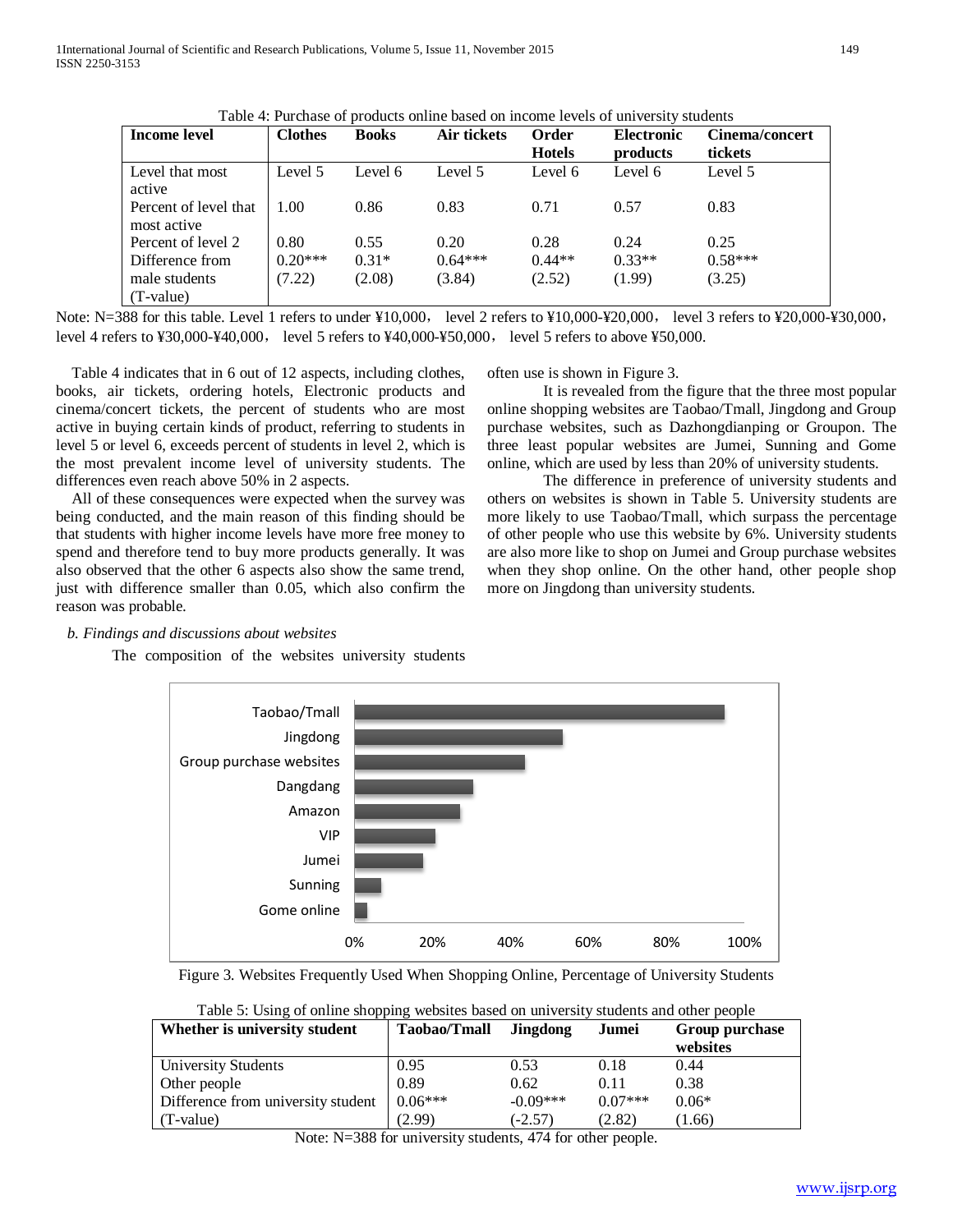The results of Jumei and Group purchase websites are anticipated before, because Jumei has risen only recently, and university students are one of the groups of people that are more open to new things; As for group purchase websites, because university students only have limited allowance and need to organize their own money, group purchases websites which provide some cheap food may be preferred more by students.

The two results about Taobao/Tmall and Jingdong were not expected because, as mentioned above, they are the top two most used online shopping websites in China, which should have a stable usage in each group of people. Although the results may seem startling, there are still some reasons of these two phenomena. As for Taobao/Tmall, it is probably because that website is the most popular online shopping website in China, and some freshmen who first shop online may be more likely to choose this one, therefore a slight difference between usage other people and university students is possible as well. However, there is a better reason that can explain both the result of Taobao/Tmall and Jingdong, which is the care about low price. As shown in the latter findings in 3.2.1 and 3.2.2, university students care more about low price but less about security, so they may be more likely to shop on Taobao, which can provide them many shops and lower prices, and less likely to shop on Jingdong, which have higher costs although is more secure.

The differences of preference of male students and female students are shown in Table 6.

Table 6: Using of online shopping website based on genders of university students

| Gender                                        | VIP                     | Jumei                   |  |
|-----------------------------------------------|-------------------------|-------------------------|--|
| Male                                          | 0.09                    | 0.04                    |  |
| Female                                        | 0.23                    | 0.23                    |  |
| Difference from male<br>students<br>(T-value) | $-0.14***$<br>$(-3.25)$ | $-0.19***$<br>$(-5.21)$ |  |

Note: N=82 for male students, 179 for female students. VIP is website that called VIP.

According to Table 6, more female students often shop on VIP.com and Jumei than male students. In both websites, the percentage of women overruns the percentage of men by about 15%. These phenomena were well forecasted before the data was obtained. The reason was that these two websites mainly sell cosmetics and articles for make up, which women mostly and men seldom buy. One interesting observation is that VIP attracts twice as many men, but the same number of women, suggesting Jumei could do better in reaching out to male students.

## *c. Findings and discussions about devices*

The composition of the devices students often use is shown in Figure 4.



Figure 4. Devices Frequently Used When Online Shopping Note: Mobile devices refer to mobile phones and tablets

Figure 4 indicates that relatively more people use mobile devices such as mobile phones and tablets when they shop online than computers. Although there is no significant difference in the usage of devices between university students and other people, there is a difference between males and females among university students.

Table 7: Using of devices based on genders of university students

| Gender                                     | <b>Devices</b>          |
|--------------------------------------------|-------------------------|
| Male                                       | 1.48                    |
| Female                                     | 1.71                    |
| Difference from male students<br>(T-value) | $-0.23***$<br>$(-3.59)$ |

Note: N=82 for male students, 179 for female students. Mean of devices: 1 refers to computer and 2 refers to mobile devices, including mobile phone and tablets.

It is demonstrated in Table 7 that female students are more likely to use mobile phones as the device of online shopping than male students, and male students tend to use computers more. This outcome was not anticipated, and the possible cause is that women like to just look at the websites and find if there are things they want, just like window-shopping, but most men shop online only when they already have a target product. Thus, women are more likely to use mobile phone to do online shopping because it is easy to carry and they can shop whenever they have free time, and men use computers more when shopping online because most websites have better arrangement on computer version than on mobile phone version, and using computer may help them to find their target product more quickly.

## *d. Findings and discussions about payment*

The composition of the payments students often use is shown in Figure 5.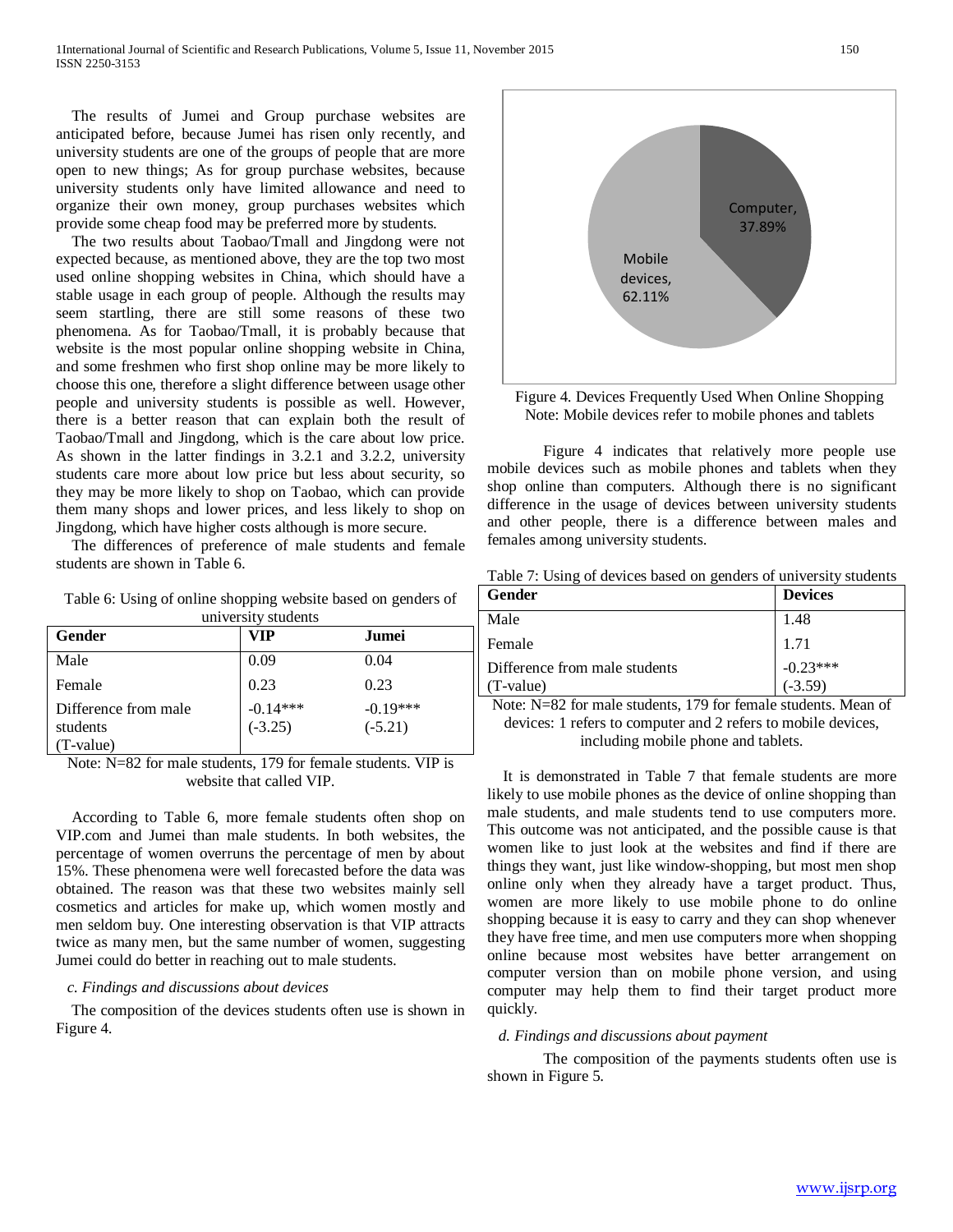| Alipay                            |       |     |        |     |     | 92.78% |
|-----------------------------------|-------|-----|--------|-----|-----|--------|
| China bank                        |       |     | 27.32% |     |     |        |
| Chinapay                          | 6.96% |     |        |     |     |        |
| Tenpay                            | 3.09% |     |        |     |     |        |
| Paypal                            | 1.55% |     |        |     |     |        |
| Yeepay                            | 1.03% |     |        |     |     |        |
| Lakala                            | 0.52% |     |        |     |     |        |
| Payease                           | 0.52% |     |        |     |     |        |
| <b>IPS</b>                        | 0.52% |     |        |     |     |        |
|                                   | 0%    | 20% | 40%    | 60% | 80% | 100%   |
| Percentage of university students |       |     |        |     |     |        |

Figure 5. Payment Frequently Used When Online Shopping

Figure 5 shows that although the top three most popular payments online are Alipay, China bank, and Chinapay, Alipay, which 92.78% of online shoppers use, dominates the payment composition. In contrast to the results about devices which only had differences between male and female students, the finding about payments only happens between university students and other people.

Table 8: Use of online shopping payment based on university students and other people

|                                                  | <b>Alipay</b> |
|--------------------------------------------------|---------------|
| <b>University Students</b>                       | 0.93          |
| Other people                                     | 0.86          |
| Difference from university students<br>(T-value) | (3.43)        |
|                                                  |               |

Note: N=388 for university students, 474 for other people.

It is indicated in Table 8 that a slightly larger percentage of university students use Alipay than the percentage of other people, which is, once again, not expected. The most probable reason may be that because recently Alipay introduced a service that can provide users interest when they save money in it, and most university students care more about money as mentioned in the latter finding in 3.2.1, they may choose to use Alipay for the interests. As for other people, because the interest of Alipay is high but only for a short time, compare to the interest of banks, adults may think it is not that secure and therefore do not use it.

## *B. Findings about motivation and barriers of online shopping*

This section will investigate the difference of importance of 4 advantages and 4 disadvantages between university students and other people and between male students and female students.

#### *a. Findings about motivations of online shopping*

The overall rank of importance of motivations for online shopping among university students is shown in Table 9.

Table 9: The importance of online shopping advantages ordered by university students

|                               | Uy university students<br><b>Convenience Low</b> | price | <b>Saving</b><br>time | Hard-to-<br>find<br>products |
|-------------------------------|--------------------------------------------------|-------|-----------------------|------------------------------|
| Mean of<br>importance<br>rank | 1.56                                             | 2.13  | 2.44                  | 2.86                         |

Note: 1 is the most important and 4 is the least important for mean of importance rank

When people rank the importance of the reason they shop online, convenience is most important, low prices of products are the second most important, that online shopping can save the time of going to the store is third most important and that the Internet has products that are hard to find is the least important.

Although there is no difference between female students and male students, there are differences of importance ranks of motivations between university students and other people.

Table 10: Mean of importance rank of online shopping advantages based on university students and other people

| au ranages sasca on am refort; stauents and stret people |           |                     |
|----------------------------------------------------------|-----------|---------------------|
| Whether is university                                    | Low       | Having hard to find |
| student                                                  | price     | products            |
| <b>University Students</b>                               | 2.49      | 3.23                |
| Other people                                             | 2.67      | 3.10                |
| Difference from university                               | $-0.22**$ | $0.13*$             |
| student                                                  | $(-2.24)$ | (1.75)              |
| (T-value)                                                |           |                     |

Note: N=388 for university students, 474 for other people.

Table 10 reveals that university students care more about the low price of products but care less about online shopping having some things that are hard to find. The phenomenon of low price products is expected because university students only have a fixed amount of allowance and they need to consider more about the price of products. This finding can also explain why students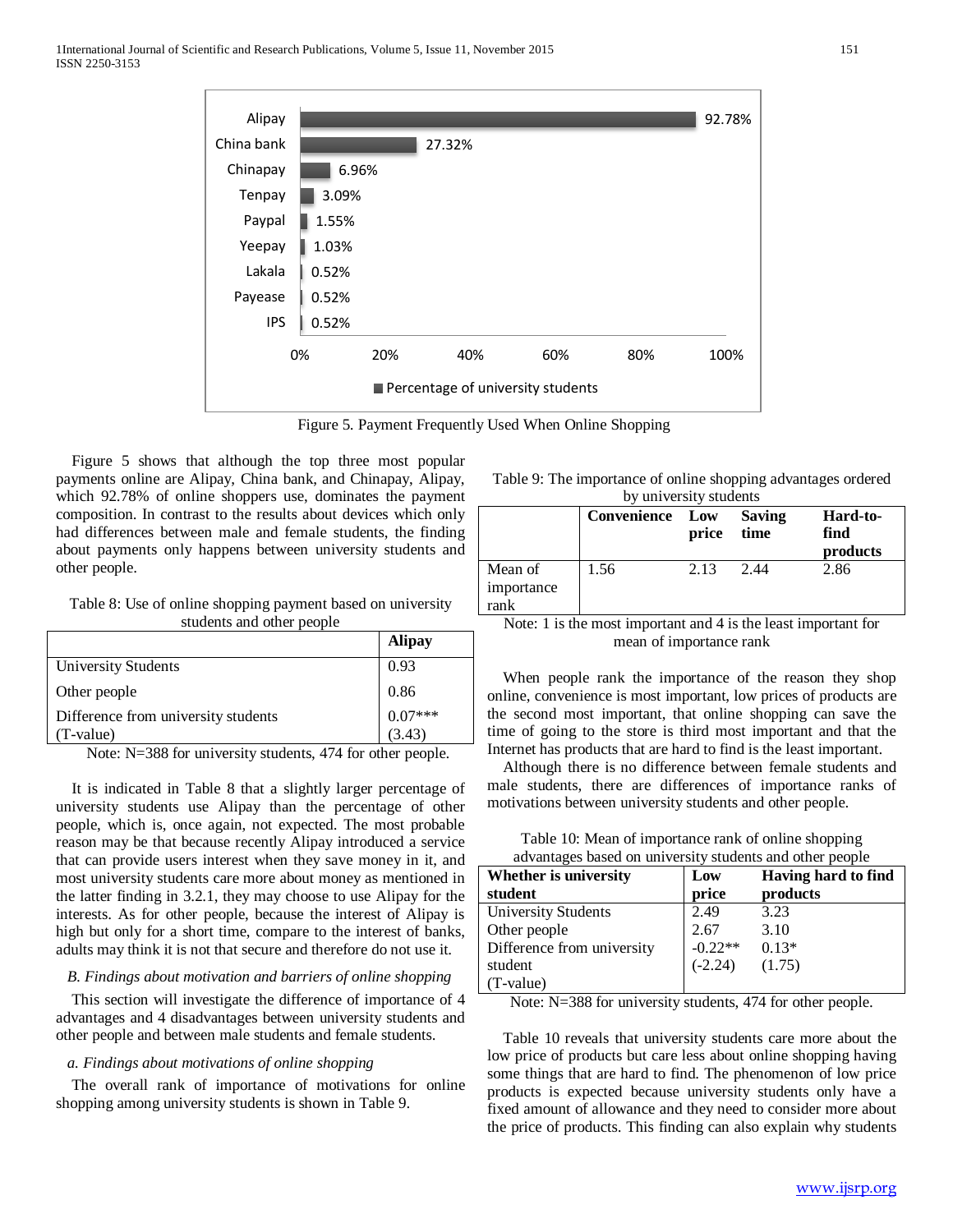use Taobao/Tmall and Alipay more than adults, as discussed in 3.1.2 and 3.1.4. Whereas, the phenomenon of having hard to find products is not expected. A possible reason may be that other people, who are mainly adults, have to buy commodities for the family, and some of these trivial commodities are hard to find, so they need to buy more products that are hard to find. In addition, rare products would also be more expensive, so that is another reason why young people do not consider this as a big advantage.

## *b. Findings about barriers to online shopping*

The overall rank of importance for barriers to online shopping among university students is shown in Table 11.

Table 11: The importance of online shopping disadvantage ordered by university students

|                               | Can't see<br>real<br>product | <b>Security</b> | <b>Need time</b><br>to<br>transport | Freight<br>charge |
|-------------------------------|------------------------------|-----------------|-------------------------------------|-------------------|
| Mean of<br>importance<br>rank | 1.35                         | 2.01            | 2.68                                | 3.06              |

Note: 1 is the most important and 4 is the least important about mean of importance rank

When people rank the importance of the concerns they have when shopping online, that they can not see the real product is the most important, security problems about credit card and personal information are the second most important, that online products need time to transport is the third most important and additional freight charge is the least important, which is surprising given that students have appear to care most about cost in the previous areas of inquiry.

Same as findings about advantages of online shopping, there are also only differences between university students and other people but no difference between male and female students.

Table 12: Mean of importance rank of online shopping disadvantages based on university students and other people

| Whether is university student                   | <b>Security</b>     | Freight                 |
|-------------------------------------------------|---------------------|-------------------------|
| <b>University Students</b>                      | 2.46                | 3.47                    |
| Other people                                    | 2.22                | 3.66                    |
| Difference from university student<br>(T-value) | $0.24***$<br>(2.98) | $-0.19***$<br>$(-3.81)$ |

Note: N=388 for university students, 474 for other people.

It is demonstrated in Table 12 that university students care more about freight but less about security. The result about freight is anticipated at first, because as above mentioned, money is a big problem in university student life, and they may care more about freight because they need to organize their own money and save some if they can. However, that result about security is not anticipated, and the reason may simply be that university students are brash because of their unavoidable youth. The security finding may also account for the result in 3.1.2 that university students use Jingdong less than other people do.

# *C. Findings about effect of online shopping on shopping habits of customers*

This section will analyze the prevalent answers of the last open-ended question, which was about the influence of online shopping on the shopping habits of consumers. It will explain whether customers think that there are influences on them and what they think the influences are.

After analyzing 862 questionnaires of participants, it was found that most people think there are influences on their shopping habits, and respondents can be categorized into four types based on their answers.

The first type reports that online shopping makes people buy more products online, and the second type answers that online shopping makes them less likely to go window-shopping in real stores. The possible reasons of these two types are almost the same. It is that the convenience of online shopping allows them to shop at anytime, and as they shop online, they will feel the convenience of online shopping over and over again. Finally this feeling of shopping easily makes them give up the traditional, tiresome and time consuming window-shopping, and buy more and more products without even being aware.

The third type believes that they are more likely to compare between different shops, but the fourth type thinks just the opposite: they become more impulsive when buying things and thus buy more useless things. Although these two answers seem contradictory and cannot both be the main influence of online shopping on shopping habits, actually each of them has its own cause that makes this influence reasonable. About the increase in comparison, the cause may be that there are more shops and information online, and users can see them all at the same time, so it is more likely for them to automatically compare the different shops. As for the fourth type, the "new and interesting commodities" parts of online shopping websites may be the reason. This is because this part provides customers products similar to the ones they have bought before, and when they do online window-shopping in these parts, they tend to buy more things that they think are good but are actually useless.

## V. CONCLUSION

Although online shopping is already a well-studied topic, most of the extant research only focuses on broad areas such as China, the US, Australia or Europe, and most of them also only mention the effect of online shopping on traditional shops but do not mention the effect on shopping habits of customers. This survey focuses specifically on Chinese university students and analyzes the difference of online shopping behavior, motivations, and barriers of online shopping between them and the overall population in China. This survey also includes the influence of online shopping on shopping habits of customers to fill the gap and make the discussion of online shopping effects more complete. Through this research, people can have a better understanding of online shopping customers' traits and even business experts can give more accurate advice to merchants and make more precise forecasts of the overall trend of online shopping.

The overall findings of this research are that students like to buy clothes and food more and like to use Taobao/Tmall and Jumei more as the website of online shopping. Another important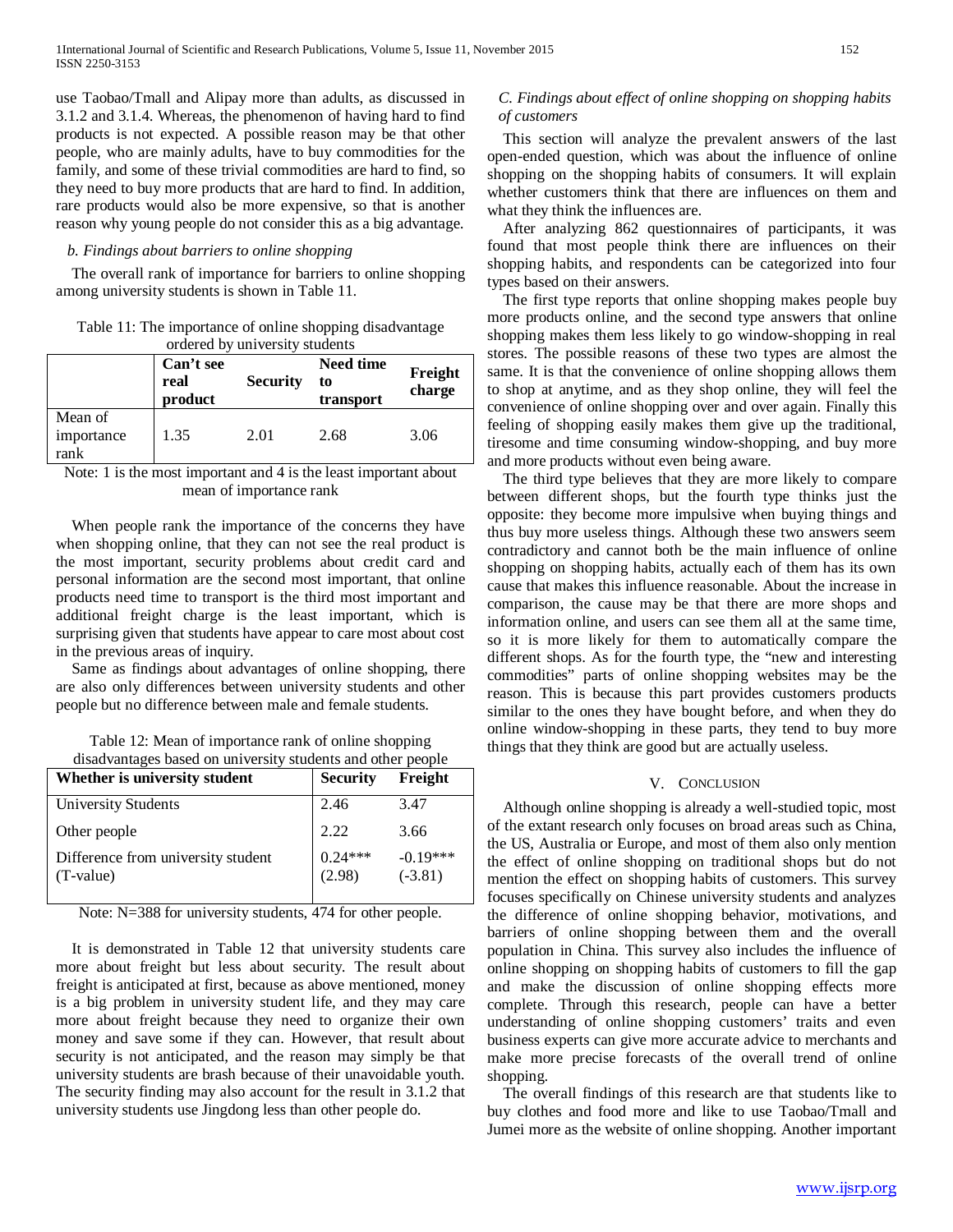finding is that students care about price far more than older people, drawn from the facts that they consider the low price of commodities online and the additional freight charge as more important than older people do. On the other hand, quality of products, service, and security are more important for other people, though they still care about price most. This observation about the influence of price and quality on different kinds of people could also explain many other results of this research such as the preference of university students for Taobao/Tmall and the preference of other people for Jingdong.

As for the effects of online shopping on customers' shopping habits, most of them answer that they want to buy more online, like window-shopping less, compare more between the shops and sometimes buy more useless things since they began shopping online.

This survey also provides many suggestions for merchants who can use the results to adjust their selling strategies. For businesses which want to appeal to college students, they should do that on Taobao/Tmall or group purchase websites because university students like these two websites more and they should provide Alipay as a payment or other short-term money saving methods because students care more about the low price of products. For businesses that want to attract older buyer groups, they should do that on Jingdong or make the purchase more secure because older people care more about quality. For businesses that produce women-use products, they should make contract with Jumei or VIP and sell their products there because female students are more likely to shop on these two websites. For the kind of websites like Jumei and VIP, which focus on women cuctomers, they should make better mobile phone clients because women students are more likely to do online shopping on mobile devices. There is also much other information in this survey that can provide implication to people who want to sell things and this survey will definitely be useful to many merchants and businesses in the future.

#### APPENDIX

Questionnaire

- 1.What is your sex?
- ☐ Male
- **Female**

2.What is your typical income for one year? (Including your salary and allowance)

| $\perp$      | under $\text{\textsterling}10,000$ |
|--------------|------------------------------------|
| $\perp$      | ¥30,000-¥40,000                    |
| $\mathbf{L}$ | ¥10,000-¥20,000                    |

| П | ¥40,000-¥50,000 |
|---|-----------------|
| − | waa aan wan aan |

- $\square$  ¥20,000-¥30,000
- $\Box$  above ¥50,000

3.What is your typical tuition for one year?

| $\mathsf{L}$ | under $45,000$  |
|--------------|-----------------|
| $\perp$      | ¥25,000-¥35,000 |
| $\perp$      | ¥5.000-¥15.000  |
| $\perp$      | ¥35,000-¥45,000 |
| П            | ¥15,000-¥25,000 |
| $\Box$       | above $445,000$ |
|              |                 |

4.What is your major?

- ☐ Science ☐ Business
- 
- ☐ Art
- ☐ Medicine □ Engineering<br>□ Law
- □ Law<br>□ other
- ☐ others, please specify\_\_\_\_\_\_\_\_\_\_\_\_

5.Please order the importance of following advantages of online shopping. (1 is most important)

- \_\_\_Because it's convenience.
- Because it can save my time for going to real stores.
- Because the products are cheap.
- \_\_\_Because I can find the products that are hard to find.

6. Please order the importance of following disadvantages of online shopping. (1 is most important)

- Because I concern about using my personal and credit card information online.
- Because I can't see the real products and may buy badquality products.
- Because there are extra delivery fees.
- \_\_\_Because I can't get the product immediately

7.What kinds of products or services do you often buy online? (Check all that apply)

- ☐ Clothes
- $\Box$  Meals
- Gifts and toys
- ☐ CDs/DVDs/VCDs
- $\Box$  Books<br> $\Box$  Airline
- Airline tickets
- $□$  Medical products
- ☐ Hotel Accommodations
- ☐ Electronic products
- $\Box$  Cinema/ concert tickets
- **Insurance**
- $\Box$  Group purchase

8.Which are the websites you use most often when shop online? (Check all that apply)

- $\Box$  Taobao/ Tmall
- ☐ Amazon
- ☐ DangDang
- ☐ JingDong
- ☐ VIP.com
- 
- $\Box$  JUMEI.com
- $\Box$  Suning E-go Gome online  $\Box$  Gome online
- Group purchase websites

9.Which device do you prefer when shop online? (Check only one)

- ☐ Computers
- $\Box$  Mobile phones<br> $\Box$  Tablet
- **Tablet**